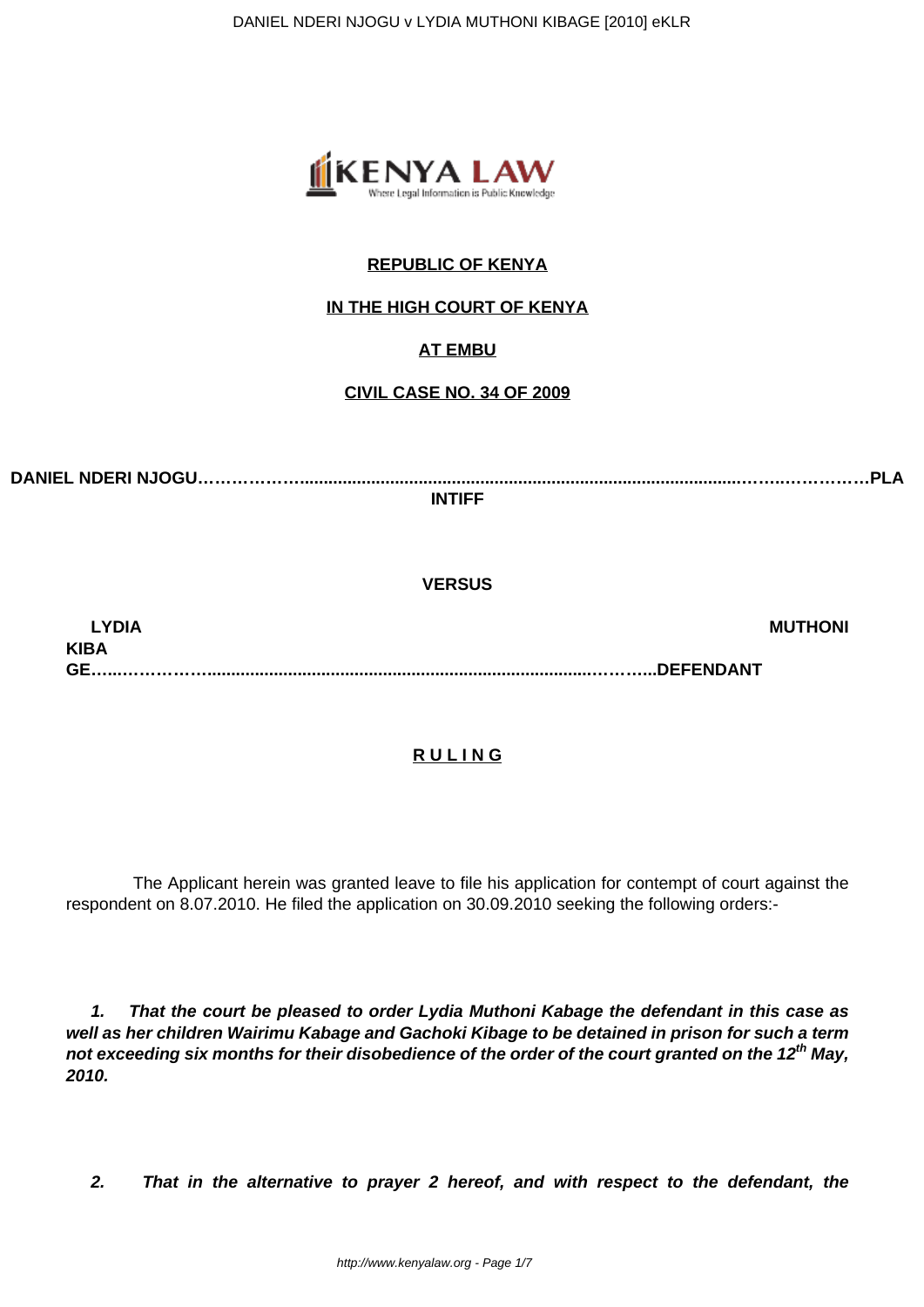**Honourable court be pleased to order the property of Lydia Muthoni Kibage, be it household, livestock, agricultural produce, bank account or however, be attached for disobedience of the order of the court granted on the 12th, may 2010, for such a time as the court may determine but not exceeding 12 months and the same be disposed of should the disobedience continue upon expiry of the period of attachment.**

He also asks for costs of the application. The application is brought under OXXIX Rule 2A(2) of the Civil Procedure Rules.

 The Application is premised on the 5 grounds on its face and supported by the affidavit of the Applicant dated 20.09.2010. The gist of the said grounds is that this court gave injunctive orders against the Defendant/Respondent on 12.05.2010 which orders restrained herself and her agents, servants etc. from trespassing onto or cultivating or in any way dealing with the plaintiff's portion of land Parcel No. **GARIAMA/NYANGENI /49** while pending the hearing of the application dated 19.01.2009 interpartes. Those orders were granted in the presence of counsel who had been sent to hold brief for Mr. Okwaro who was on record for the respondents.

The said order was extracted the same date and a penal notice was included as required by law. It was served on the defendant in person at her home on 18.05.2010. An affidavit of service was filed to that effect and the same is annexed to the Applicant's supporting affidavit as Annexure "DNN2".

According to the Applicant's Affidavit, he attempted to go into his portion of the suit land but the Respondent and her children jointly chased him away. This was repeated every other time when he tried to go to his plot. He on one occasion took along a photographer who captured photographs of the Defendant/Respondent and her children armed with sticks and pangas chasing away the Applicant. These photographs are also annexed to the affidavit. It became clear to him that the Respondent and her children had no intention of complying with the court order and hence his filing of this application.

 In her replying affidavit dated 10.11.2010, the Respondent does not actually deny service of the court order along with the penal notice on her. Although at paragraph 3 of the affidavit she denies disobeying the order, her stand as reflected in the contents of the affidavit is that that the land belonged to her late husband; that the Applicant has never lived there.

In paragraph 23 of her affidavit, she depones as follows;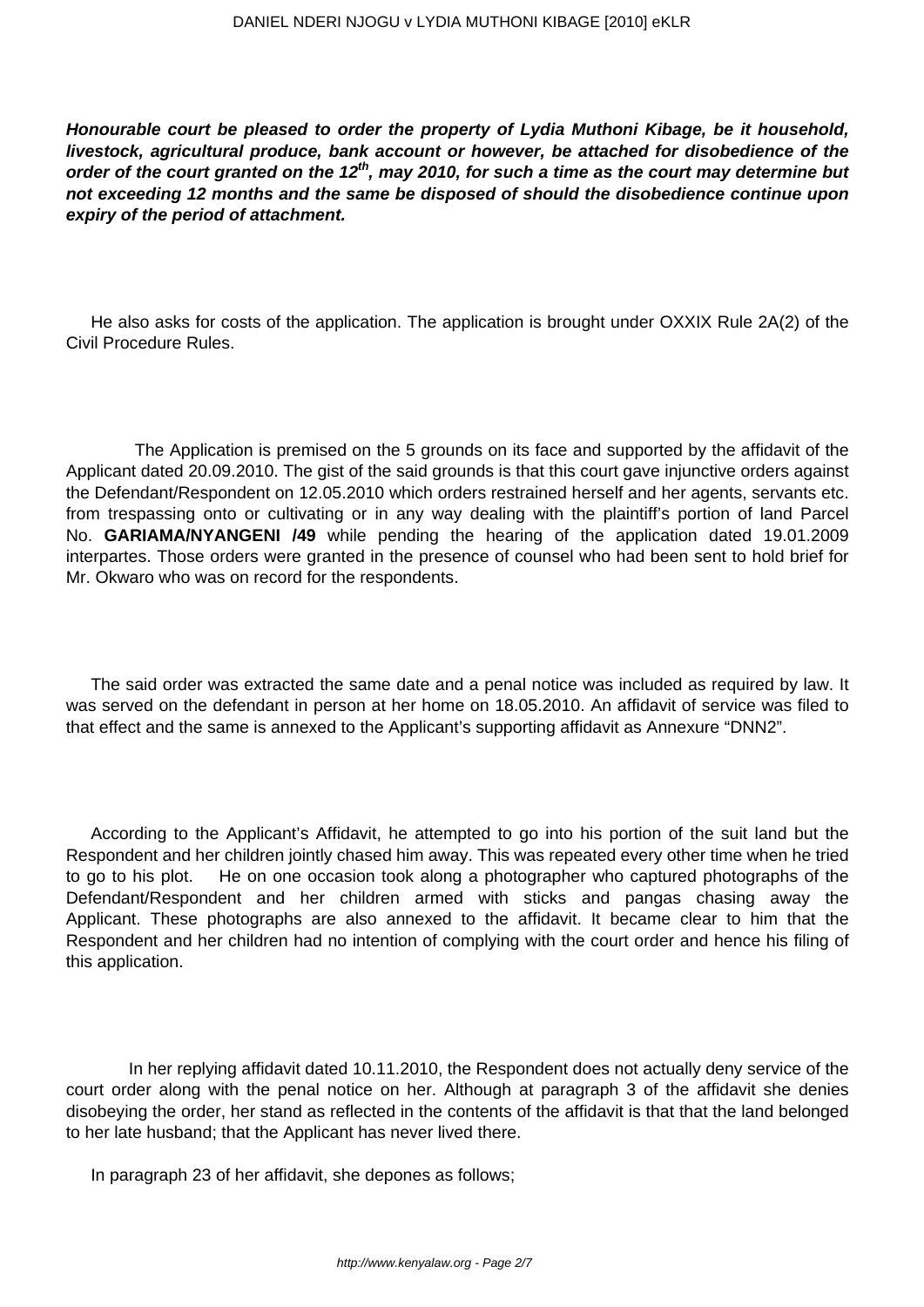**"That I have never filed succession proceedings in respect of my husband's estate and I am therefore not the Administratix of the said estate."**

That cannot nonetheless be true because in her affidavit dated 28.7.03 in support of an Application ,she swore as follows:-

**3. "That through my advocates on record, I successfully applied to have the grant of letters of administration revoked/annulled.**

**4. That in his ruling dated 5.6.2000 revoking the Grant, the learned judge, Mr. Justice Githinji (as he then was) on his own motion proceeded to appoint me as the administrator of my deceased husband.**

**5. That the grant of letters of administration has not been confirmed as I could not have applied for such confirmation in view of this case…"**

These 3 paragraphs of the said affidavit which forms part of the record in this matter clearly shows that the Defendant/Respondent is the administratix of her late husband's estate. They also clearly show that she is an unmitigated liar. The lies even go further as was pointed out by counsel for the respondent.

In her replying affidavit to this application, she swore at paragraphs 21 and 22 as hereunder:-

**21. "That the plaintiff is attempting to enter upon and take possession of the suit land now as he has always attempted, so as to justify his claim to the said land parcel No. NGARIMA/NYANGENI/49.**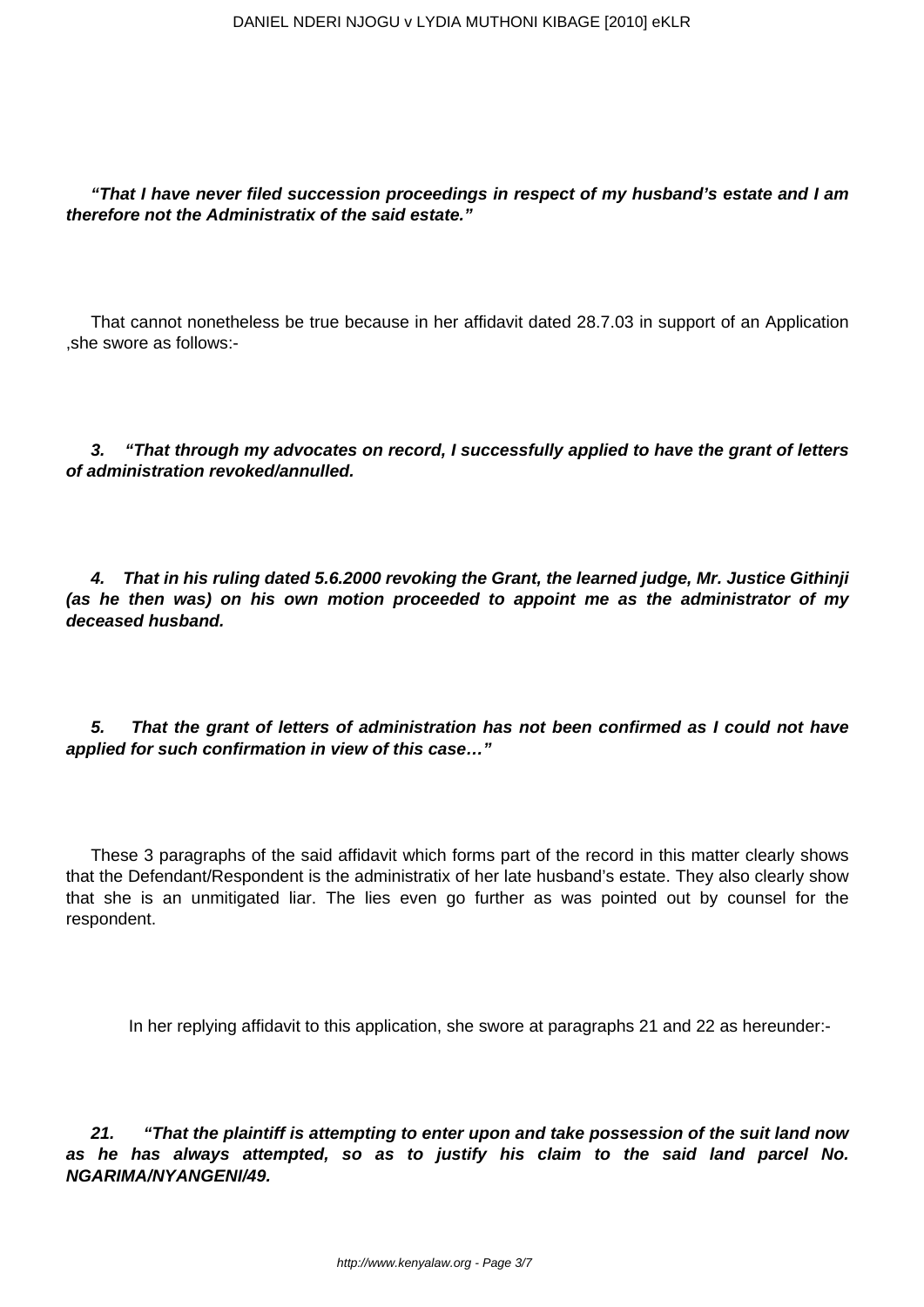**22. That all the bushes and other developments on the said land belong to my late husband's estate and not to the Plaintiff".**

Yet in her Amended defence and counterclaim dated 21.7.03 she at paragraph 5 stated that the deceased had allowed the Applicant herein to **"use a small portion amounting to less than one quarter of the entire portion of land to plant tea".**

At paragraph 13 she states

**"That the defendant contends that the Plaintiff is, without the consent of the defendant, unjustifiably and illegally in possession of approximately 4 acres of the suit land on which he had planted tea".**

In her Affidavit dated 21.7.03 sworn in support of the application dated 21.7.03, she again depones at para 2 thereof:-

**"That the Plaintiff currently occupies approximately 4 acres of the suit land on which he has planted tea. At the time of filing suit he was in occupation of about 3 acres of the land."**

When she therefore swears in her present replying Affidavit that the Applicant has never lived on that land and that the tea bushes in question were planted by her late husband, she commits a serious act of perjury. My conclusion about her character after going through the mentioned pleadings and affidavits is that she is an unmitigated liar who has no respect for the truth or for court orders. I am indeed surprised and rather disappointed that her advocate repeated those falsehoods in court stating that **"using that which he has never used".**

I must comment that her counsel was loudly silent on his client's earlier depositions to the effect that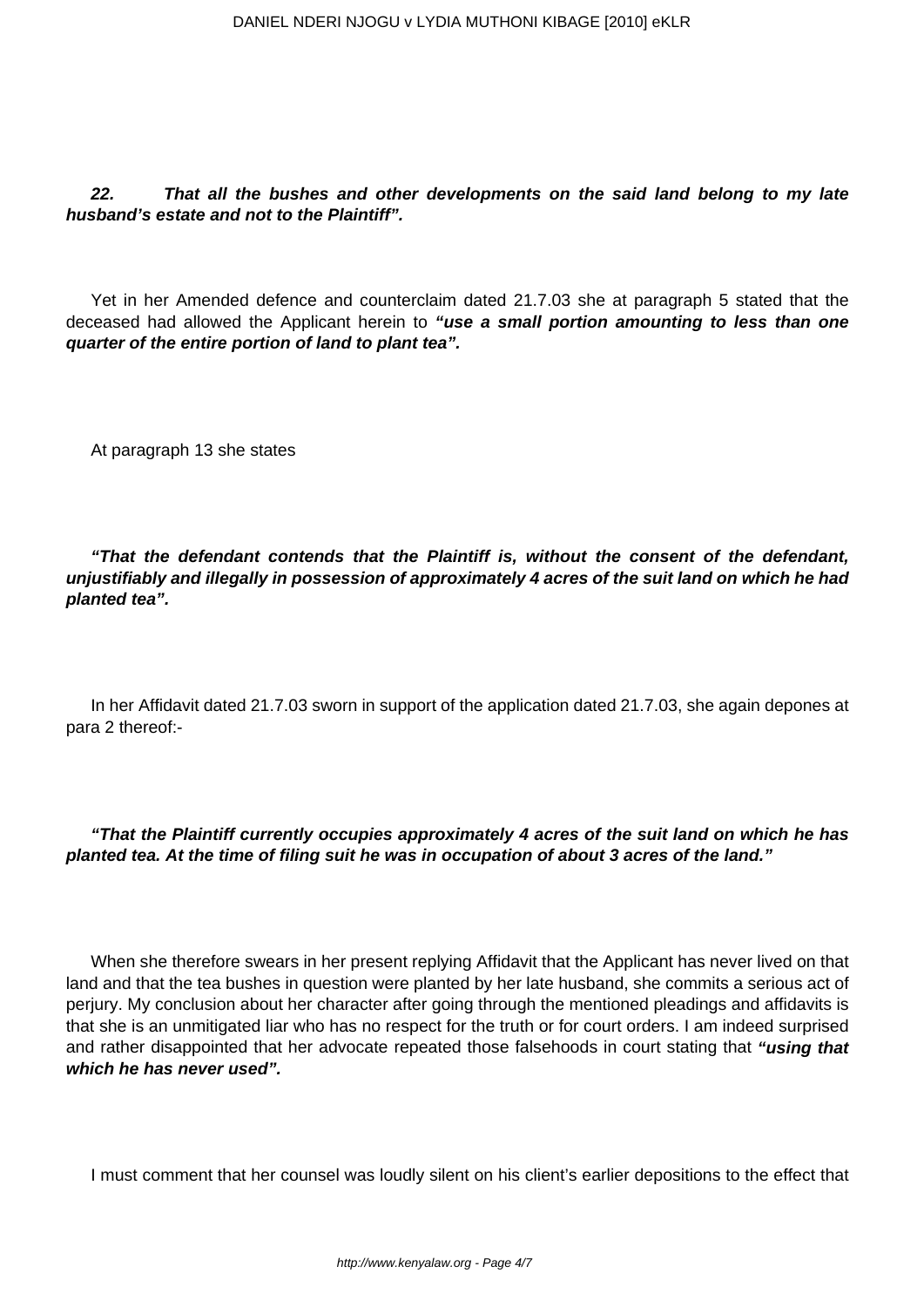the defendant/Applicant herein was in possession of 4 acres of the land and had planted tea bushes. In this case, service of the order along with the penal notice is not denied or challenged in any way. Indeed, the Respondent has not even denied that she has failed to comply with the court order. She, through her counsel was even blatant enough to say that it will not be possible for her to comply with that order. Why" Because according to her, the Applicant has never been in occupation of the said land, and so the issue of her trespass does not therefore arise. This court has demonstrated above that that is not the position.

 The only issue for this court to address therefore is whether the respondent has refused to comply with the said court order which was properly served on her. The position in law as explicitly set out in the **MAWANI VS MAWANI case (1977) KLR 159** is that:-

**"It is the duty of every one in respect of whom a court order is made to obey such an order unless and until it is discharged, and disobedience of such an order results in the person disobeying it being in contempt and on an application to the court, by him not being entertained until he purges the contempt".**

It was therefore incumbent upon the Respondent herein to ensure that the court order which was properly served on her was obeyed. Indeed, as I reminded counsel in court, a court order as long as the same is valid and not discharged must be obeyed. This principle is clearly set out in the locus classica of **HADKINSON VS HADKINSON (1952) AER 567.**

Where the court held – in paraphrase that:-

**(i) Unless and until a court order is discharged, it ought to be obeyed;**

**(ii) That as long as the orders are not discharged, they are valid and they should be obeyed in observance and not in breach.**

**(iii) That the only way in which a reprieve from obeying a court order can be got before it is discharged is by applying that the same be stayed.**

In this case, the contemnor has not even asked the court to discharge the said order. She has just intimated that she will not comply with it. In my considered view, her conduct of open defiance to the court orders, call for a firm decision from this court. Court orders must be respected. They must be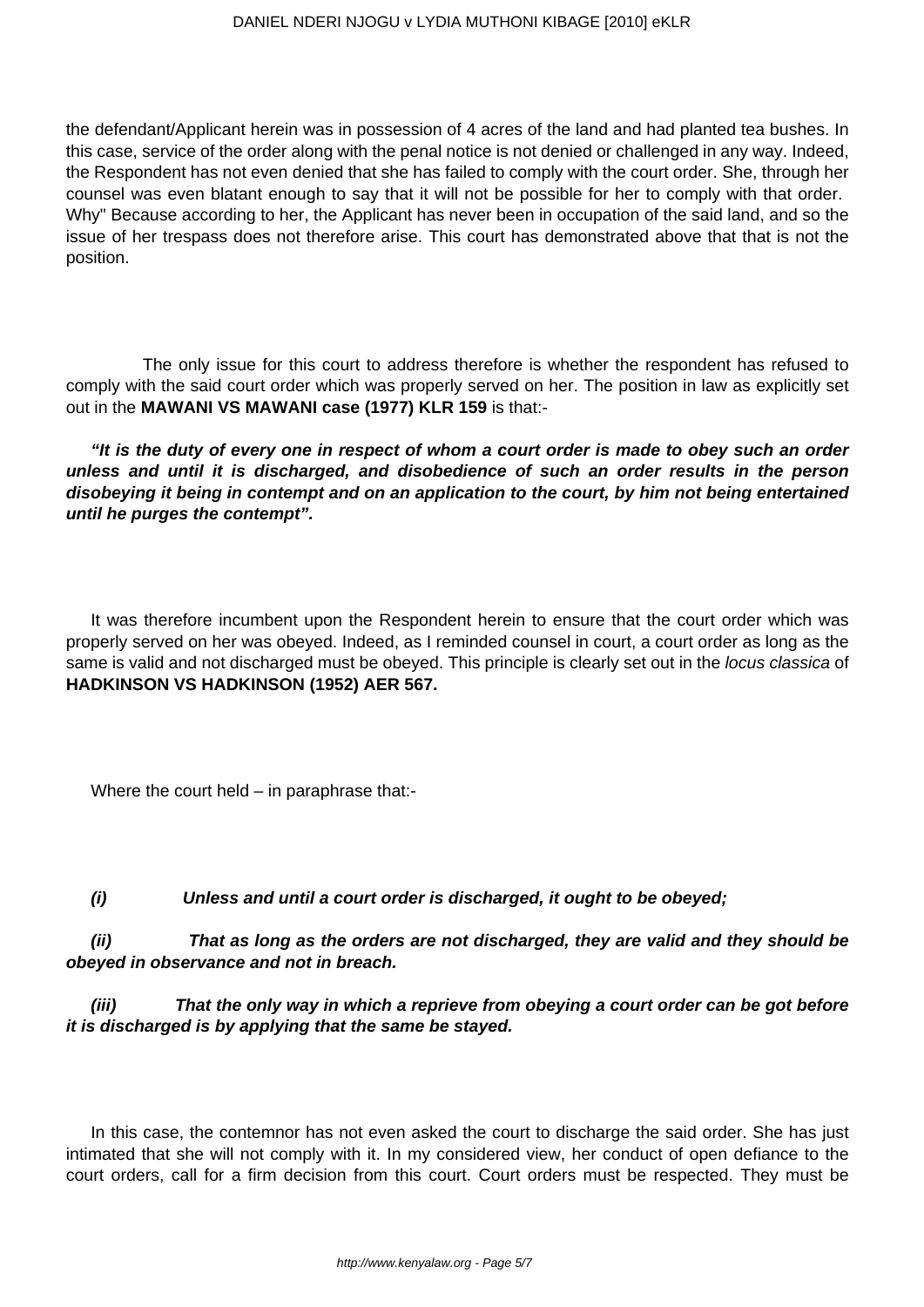obeyed as failure to do so brings the court into ridicule. The dignity and authority must be protected if the courts are going to continue to be haven where the oppressed and wronged can run for redress.

In this case, after considering all the material before me, and having made the above observations, I make the following findings:-

- **(1) That the Respondent was properly served with this courts order dated 12.05.2010.**
- **(2) That the said order was clear and unambiguous and so was the penal notice.**
- **(3) That the said order is a valid order of the court.**
- **(4) That the said order MUST be obeyed unless and until discharged by the court.**

**(5) That it has been proved to a degree higher than that of a balance of probabilities that the Respondent has blatantly disobeyed the said order.**

- **(6) That the Respondent is and continues to hold this court in contempt.**
- **(7) That she is in contempt of court and she should be punished for it.**

I therefore allow the application dated 30.09.2010 in terms of prayer 1 but with a variation that the Respondent **Lydia Muthoni Kabage** be arrested and be detained in prison for a period of **90 days** unless she shows cause why she should not be so committed.

### **W. KARANJA**

#### **JUDGE**

Delivered, signed and dated at Embu this  $8<sup>th</sup>$  day of December 2010

#### **In presence of:- Mr. Okwaro for Respondent & Applicant in person.**